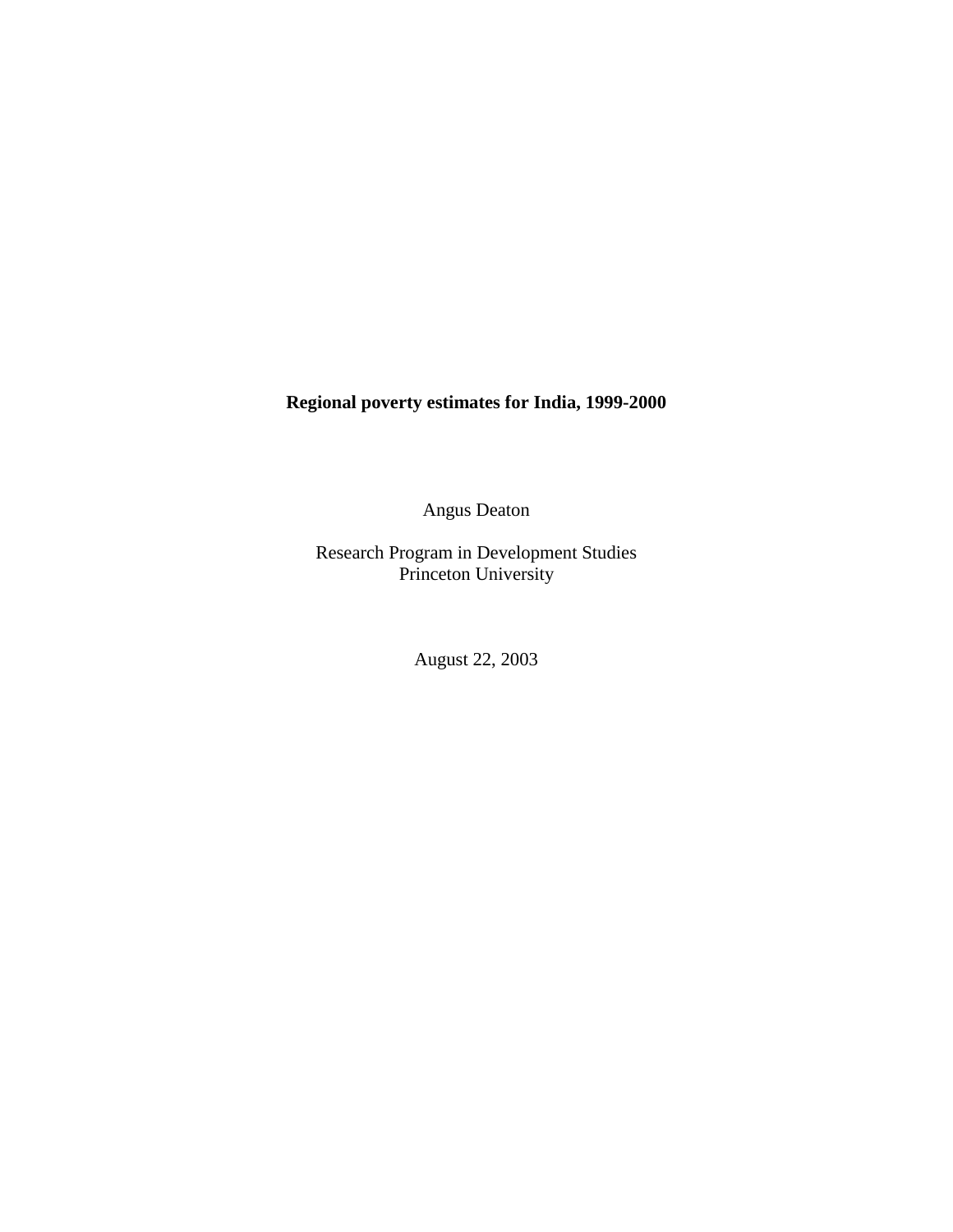This note presenta adjusted poverty headcount ratios for the regions of the major state of India using the data from the 55<sup>th</sup> Round of the Indian National Sample Survey. These estimates are compatible with and extend those presented in Deaton and Drèze (2002) and are designed to be used alongside them. Deaton and Drèze presented estimates for the major states, but did not disaggregate beyond that. For many of the large states, in which poverty is not evenly distributed, there is considerable interest in the regional patterns of poverty and of poverty decline. The tables in this note are address that interest.

The methods used here are a simplified parametric version of the methods originally reported in Deaton (2003a) Deaton (2003b), Tarozzi (2003), and Deaton and Drèze (2002). As in those papers, the adjustment to the raw data in the 55<sup>th</sup> Round relies on the fact that a subset of goods was collected in the same way, using a 30-day recall period, in the  $55<sup>th</sup>$  Round as in previous rounds. The procedure begins by using the 50<sup>th</sup> Round to estimate, for each state and sector separately, the probability of a household being in poverty as a function of its expenditure on these "30-day goods." These estimated functions are then combined with actual expenditures (at  $50<sup>th</sup>$  Round prices) on 30-day goods in the  $55<sup>th</sup>$  Round in order to calculate the fraction of people in poverty. In Deaton's original calculations, and those reported in Deaton and Drèze, the first stage estimation was done nonparametrically, and the second stage evaluation by integrating the estimated function over the nonparametrically estimated density of 30-day goods in the 55<sup>th</sup> Round.

Given that I wish to estimate at a level below the state, a replication of the original method would require estimating probability of being poor functions at the regional level. Alternatively, it is possible to retain the state-level probability functions, but apply them at the regional level. I report results for both methods in Tables 2 through 16; HCR Round 55(S) refers to estimates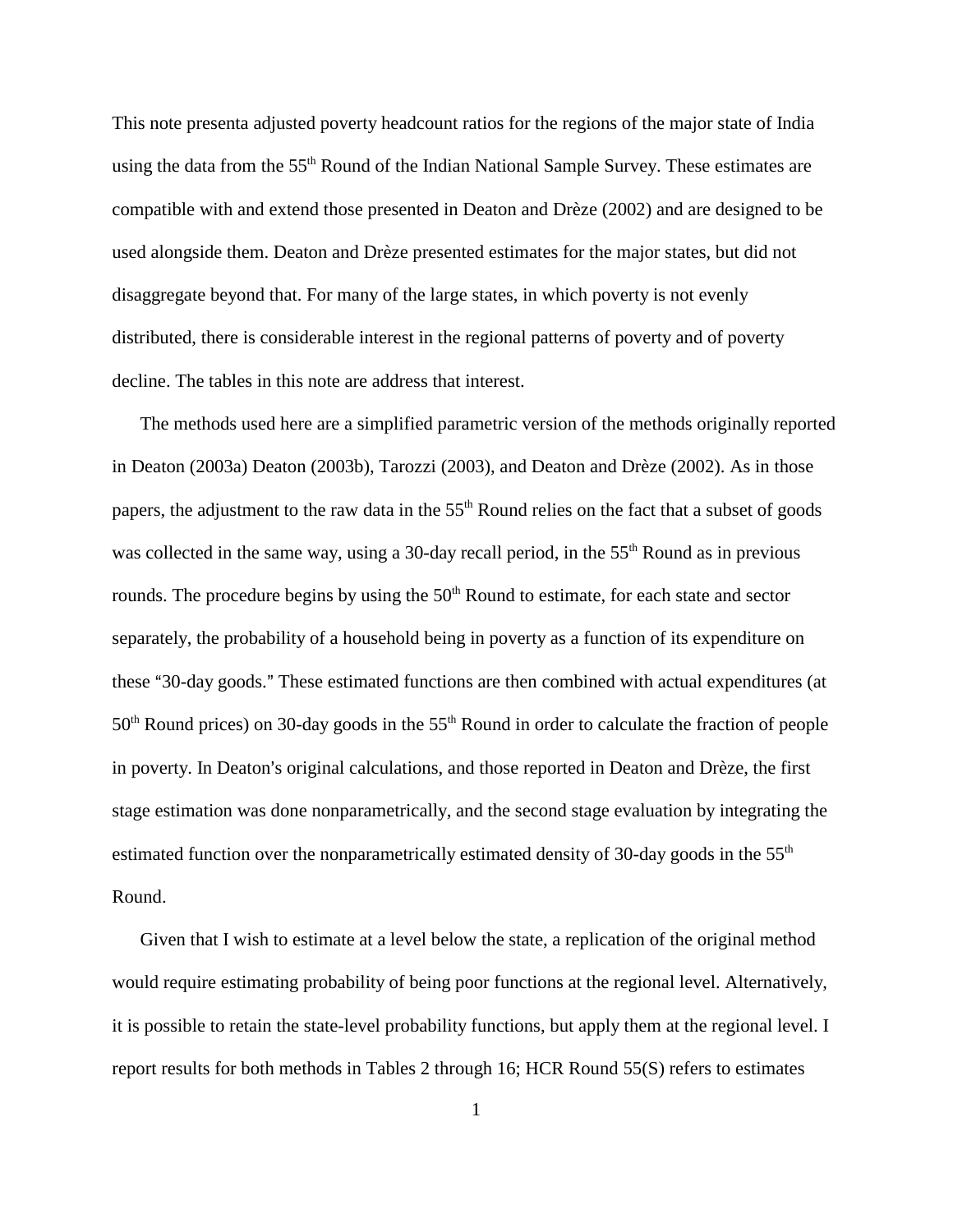using probability of being poor functions estimated at the state level, while HCR Round 55 (R) refers to estimates using region-level estimates. The state-based procedure economizes on data, but that does not seem to be a problem here, and there is evidence that, at least within some states, there are regional differences in the probability of being poor conditional on expenditures on 30-day goods. As a result, the regional estimates are to be preferred.

For transparency, and possibly also for additional precision, I have replaced the nonparametric probability functions by simple probits, so that the first stage is to estimate the probability of being poor as a probit on the logarithm of per capita expenditure on 30-day goods. Other functional forms and choice of variable are clearly possible, but this one appears to be adequate, in terms of replicating the original nonparametric results. At the second stage, I have replaced the integration by a simpler and more transparent method. For each household in the 55th Round, I use the parameters from the first stage probit, together with the logarithm of real expenditures on 30-day goods in the 55<sup>th</sup> Round, to calculate a probability of its being poor. Averaging these estimated probabilities over states should give state-level poverty estimates that are close to those in Deaton and Drèze, while averaging over regions within states provides regional level poverty estimates that are automatically consistent with the state-level estimates already reported.

A few other details. The poverty lines for each sector of each state are those presented in Deaton (2003b) and used in Deaton and Drèze (2002). There is no attempt to calculate regionspecific poverty lines, although that would be possible in principle given the original methodology. These state and sector poverty lines are based on the official All India rural poverty line for 1987-88, which is updated over time, sector, and state using food-based Tornqvist price indexes calculated from the survey data themselves, see Deaton and Tarozzi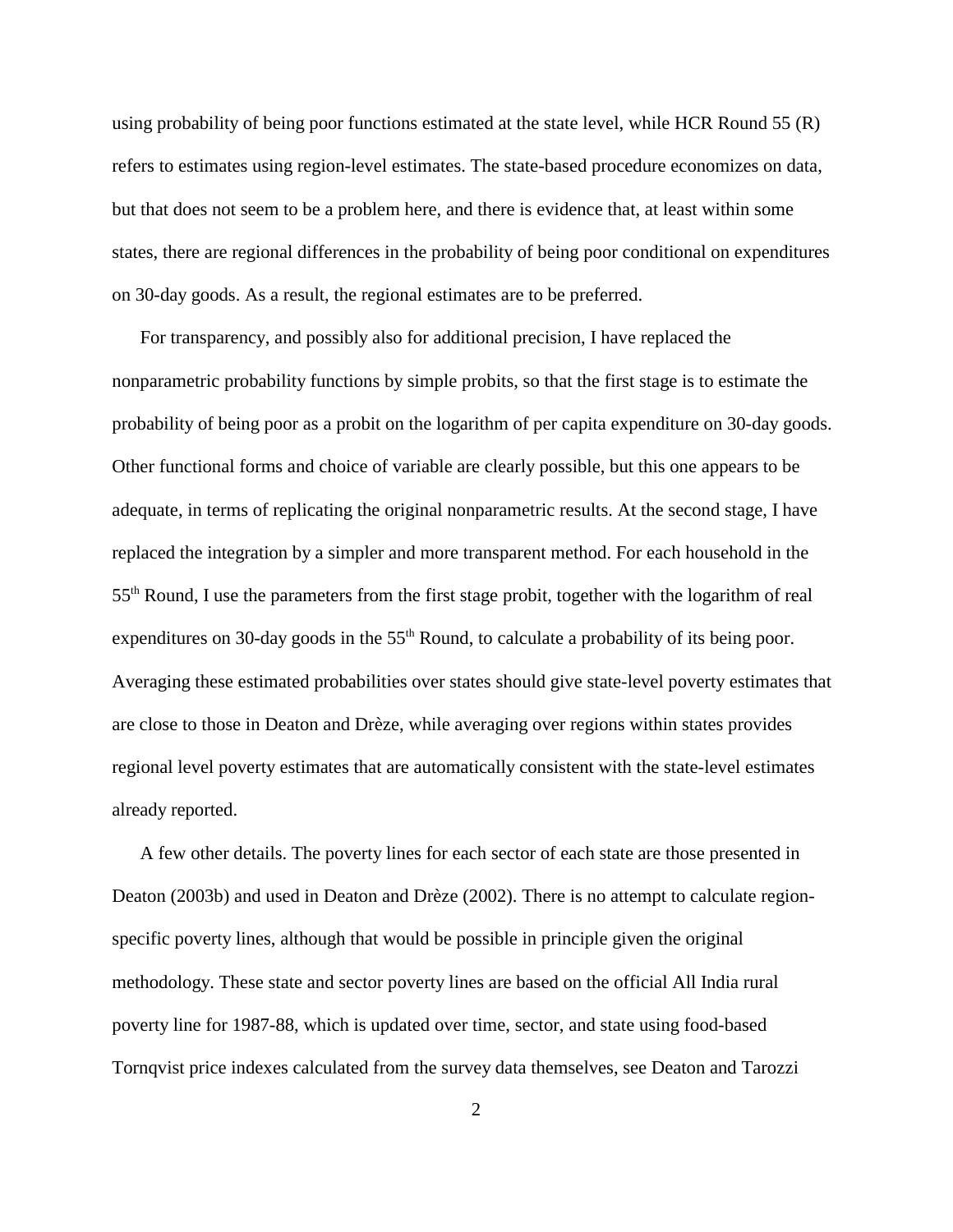(2000) and Deaton (2003b). The state and sector Tornqvist price index inflation rates for 1999- 2000 relative to 1993-94 are used to deflate reported expenditure on 30-day goods from the 55<sup>th</sup> Round.

Note that there is no claim that these estimates are the only ones possible, nor even that they are the best available. But they have the virtue of being calculated on the basis of a clear and plausible set of assumptions, namely (a) that the probability of being poor (i.e. of having per capita total expenditure less than the constant real state and sector specific poverty line if the 55<sup>th</sup> Round had been executed in the same way as the  $50<sup>th</sup>$  Round) conditional on reported expenditures on 30-day goods was the same in 1999-2000 as it was in 1993-94, and (b) that changes in the design of the survey had no effect on reported expenditures on 30-day goods. Such estimates should be contrasted with those such as Kijima and Lanjouw (2003), which are based on the assumption of a stable relationship between poverty and selected household characteristics, such as education, land-holding, district of residence, or scheduled caste and tribe status . Such a model cannot capture declines in poverty that are not associated with changes in household characteristics, for example those that come from an increase in agricultural productivity, or from an increase in the rate of return to education. One can only hope that, as India becomes less poor, at least some of the reduction in poverty comes from higher returns to the same amount of work, or from reducing the penalty associated with being a Dalit family. To assume that this cannot happen is as statistically unsound as it is defeatist.

Not only do Kijima and Lanjouw's estimates suffer from the inclusion of illegitimate variables in their probability of being poor functions, but they also suffer from exclusion of the most important variable, expenditure on 30-day goods. This exclusion, which appears to be motivated by nothing more than a desire to distinguish their estimates from those of Deaton and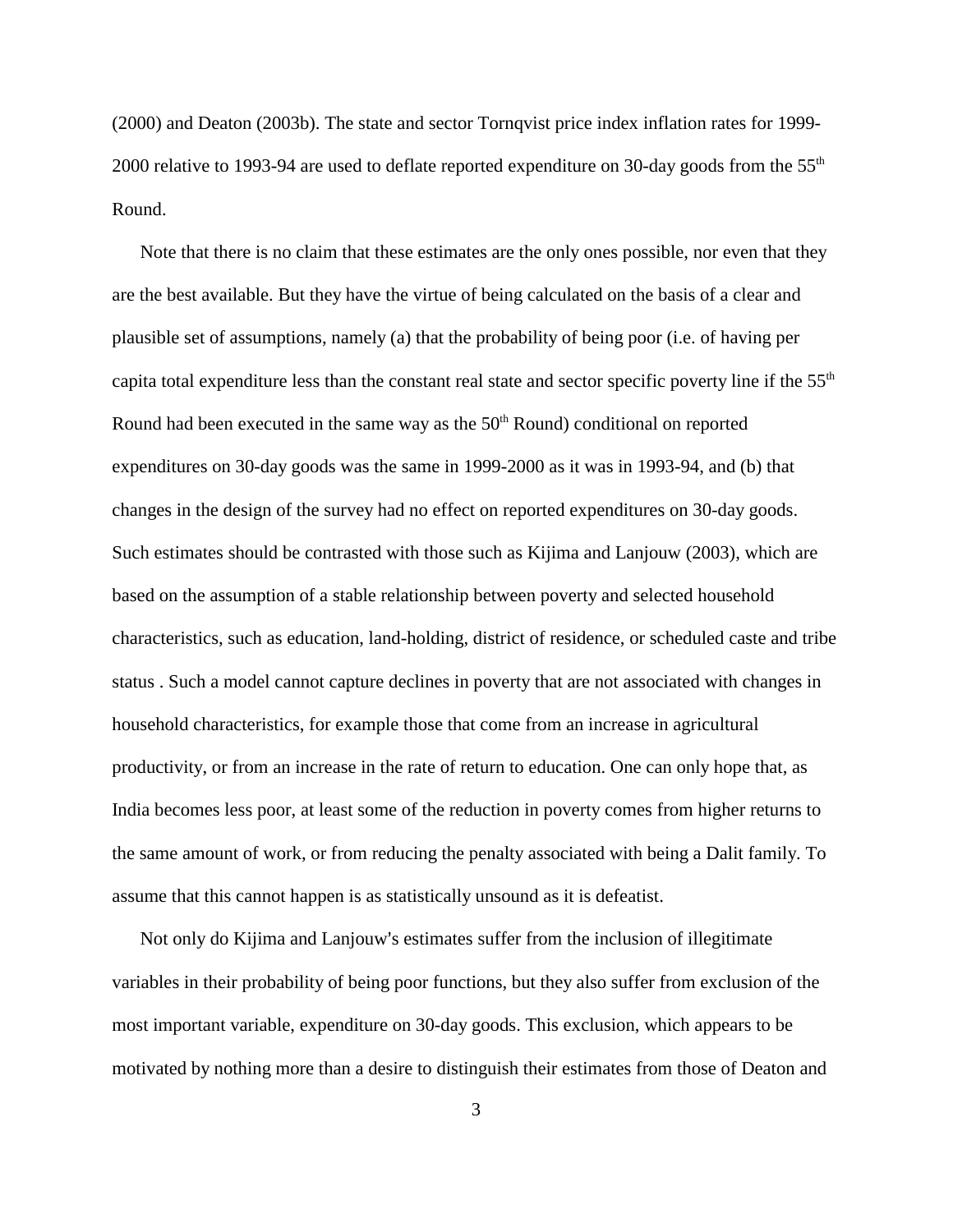Drèze (and certainly the failure of assumption b above is the least of our concerns), costs a great deal in their ability to fit per capita expenditure and thus to accurately capture the probability of being poor. Across all the urban and rural regions reported here, the correlation between the logarithm of total per capita expenditure and the logarithm of per capita expenditure on 30-day goods ranges from 0.71 to 0.93. According to Kijima and Lanjouw, their multivariate regressions have  $R^2$  statistics that average only around 0.5.

Table 1 presents the state level headcount ratios for the 50<sup>th</sup> Round, as well as those from the 55th Round, as reported in Deaton and Drèze (2002), and as recalculated here using the simplified parametric method. The Table's main function is to show that the simplifications deliver almost the same results as the original method. The subsequent tables, for each of the main states, presents the  $50<sup>th</sup>$  Round regional headcount ratios, as well as those calculated in this paper under the two sets of assumptions about the conditional probability functions. The final columns are my currently preferred estimates.

The estimates in the final column are often close to, but are far from identical to, those presented by Kijima and Lanjouw as representative of what the Deaton and Dreze method would imply. The differences presumably come from differences in the parametric specification, and perhaps from the unnecessarily roundabout method used by Kijima and Lanjouw, who do not estimate the probability of being poor directly, but first estimate per capita total expenditure. Such roundaboutness is always a potential source of error.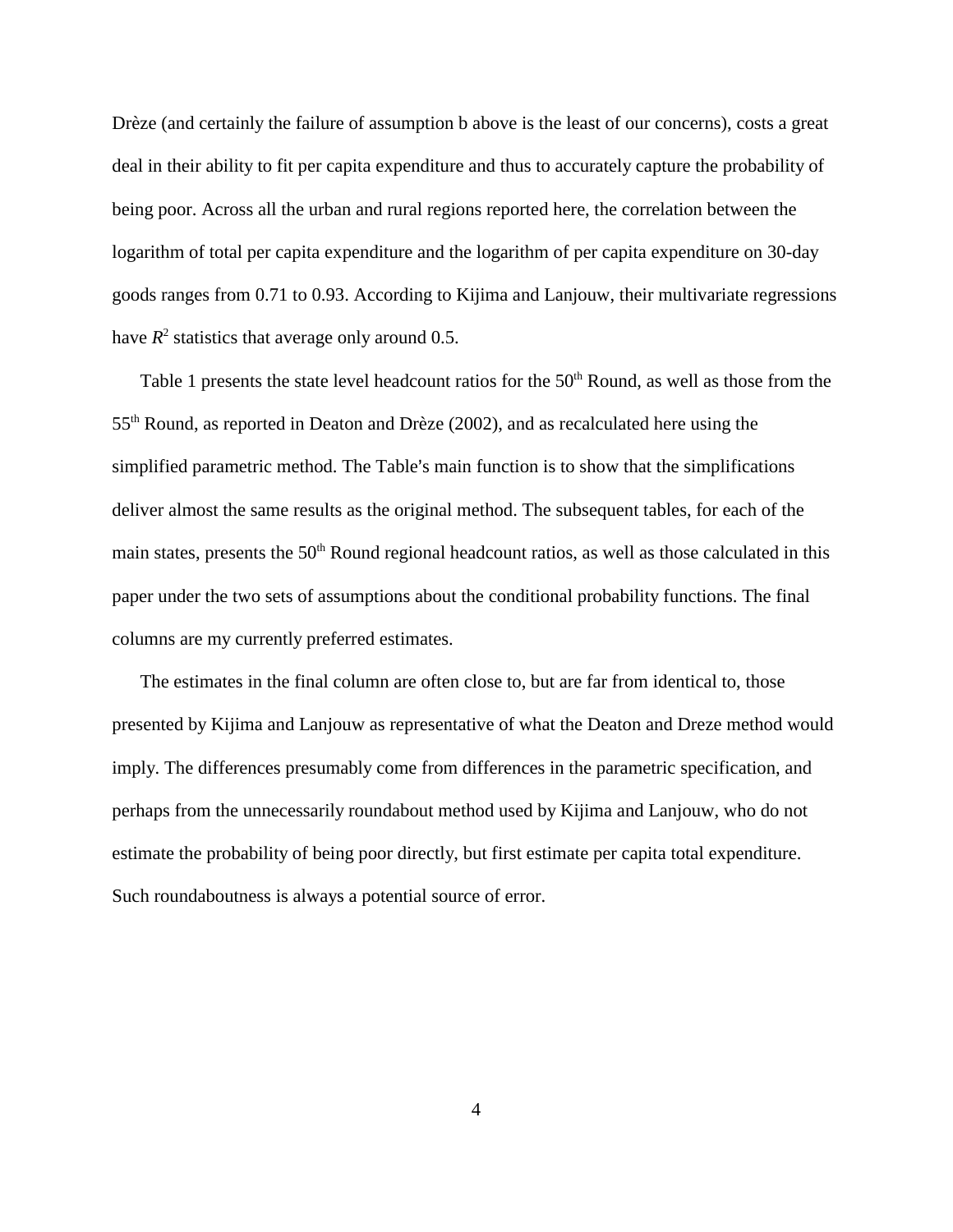#### **List of works cited**:

- Deaton, Angus, 2003a, "Adjusted Indian poverty estimates for 1999-2000." *Economic and Political Weekly*(January 25): 322-6.
- Deaton, Angus, 2003b, "Prices and poverty in India, 1987-2000." *Economic and Political Weekly*(January 25th, 2003): 362-8.
- Deaton, Angus and Jean Drèze, 2002, "Poverty and inequality in India, a reexamination." *Economic and Political Weekly*(September 7th): 3729-48.
- Deaton, Angus and Alessandro Tarozzi, 2000, Prices and poverty in India. Princeton, NJ. Research Program in Development Studies, http://www.wws.princeton.edu/~deaton.
- Kijima, Yoko and Peter Lanjouw, 2003, Poverty in India during the 1990s: a regional perspective. Washington, DC. The World Bank, July 3, 2003.
- Tarozzi, Alessandro, 2003, Calculating comparable statistics from incomparable surveys, with an application to poverty in India. Duke University, Department of Economics, processed, March.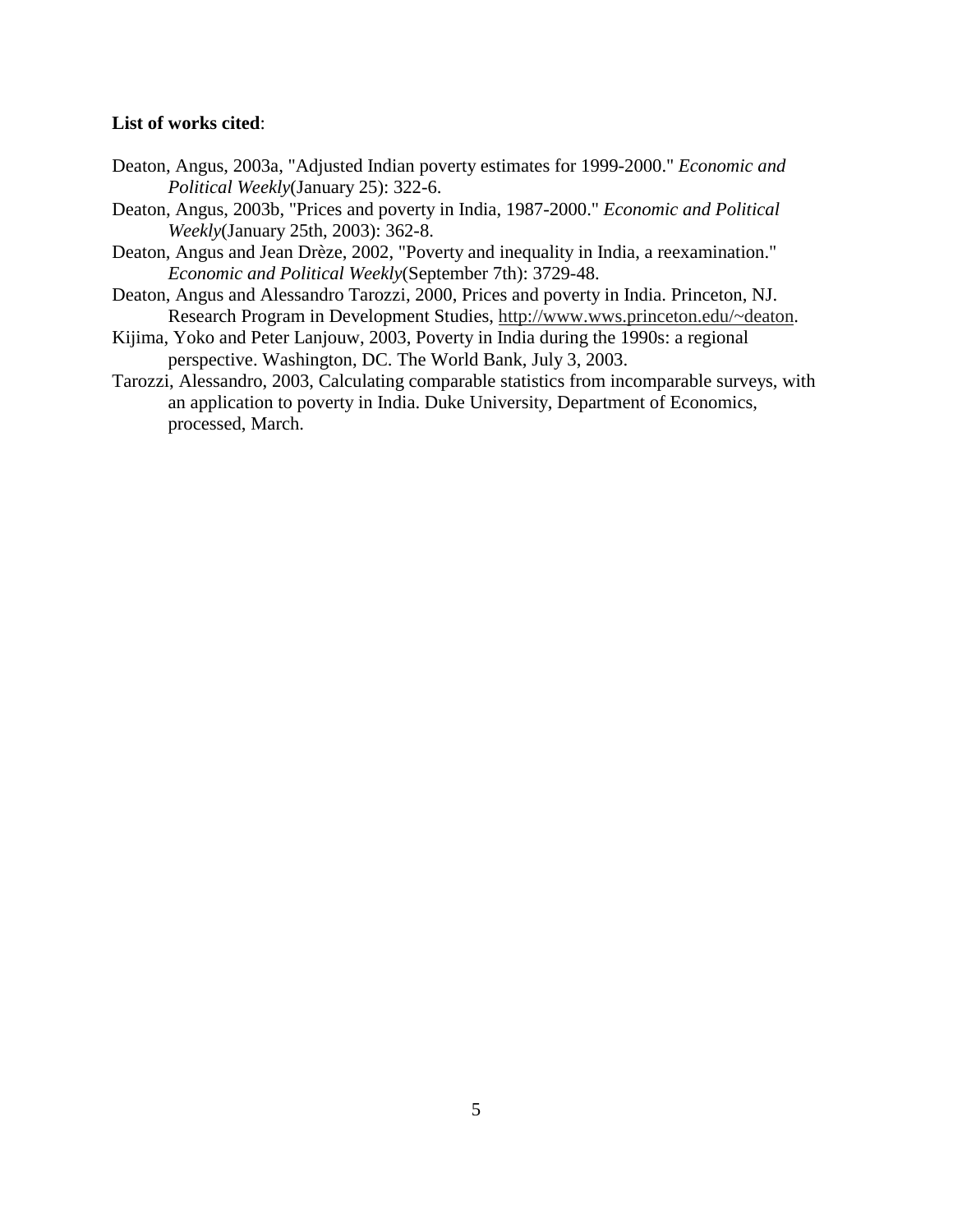**Table 1 Headcount ratios: 50th Round and 55th Round**

|                         | Round 50 | Round 55: Deaton and<br>Drèze | Round 55: parametric<br>simplified |
|-------------------------|----------|-------------------------------|------------------------------------|
| Rural                   |          |                               |                                    |
| Andhra Pradesh          | 29.2     | 26.2                          | 26.4                               |
| Assam                   | 35.4     | 35.5                          | 36.2                               |
| <b>Bihar</b>            | 48.6     | 41.1                          | 41.5                               |
| Gujarat                 | 32.5     | 20.0                          | 20.0                               |
| Haryana                 | 17.0     | 5.7                           | 5.6                                |
| Himachal Pradesh        | 17.1     | 9.8                           | 9.4                                |
| Jammu & Kashmir         | 10.1     | 6.1                           | 5.9                                |
| Karnataka               | 37.9     | 30.7                          | 30.9                               |
| Kerala                  | 19.5     | 10.0                          | 9.7                                |
| Madhya Pradesh          | 36.6     | 31.3                          | 31.2                               |
| Maharashtra             | 42.9     | 31.9                          | 32.0                               |
| Orissa                  | 43.5     | 43.0                          | 43.6                               |
| Punjab                  | 6.2      | 2.4                           | 2.6                                |
| Rajasthan               | 23.0     | 17.3                          | 17.1                               |
| Tamil Nadu              | 38.5     | 24.3                          | 24.1                               |
| <b>Uttar Pradesh</b>    | 28.6     | 21.5                          | 21.4                               |
| West Bengal             | 25.1     | 21.9                          | 22.5                               |
| Urban                   |          |                               |                                    |
| Andhra Pradesh          | 17.8     | 10.8                          | 11.4                               |
| Assam                   | 13.0     | 11.8                          | 12.9                               |
| <b>Bihar</b>            | 26.7     | 24.7                          | 24.7                               |
| Gujarat                 | 14.7     | 6.4                           | 6.4                                |
| Haryana                 | 10.5     | 4.6                           | 4.8                                |
| <b>Himachal Pradesh</b> | 3.6      | 1.2                           | 1.0                                |
| Jammu & Kashmir         | 3.1      | 1.3                           | 1.7                                |
| Karnataka               | 21.4     | 10.8                          | 10.7                               |
| Kerala                  | 13.9     | 9.6                           | 8.9                                |
| Madhya Pradesh          | 18.5     | 13.9                          | 13.8                               |
| Maharashtra             | 18.2     | 12.0                          | 12.1                               |
| Orissa                  | 15.2     | 15.6                          | 15.8                               |
| Punjab                  | 7.8      | 3.4                           | 3.2                                |
| Rajasthan               | 18.3     | 10.8                          | 10.3                               |
| Tamil Nadu              | 20.8     | 11.3                          | 10.9                               |
| <b>Uttar Pradesh</b>    | 21.7     | 17.3                          | 17.4                               |
| West Bengal             | 15.5     | 11.3                          | 11.0                               |
| Delhi                   | 8.8      | 2.4                           | 2.5                                |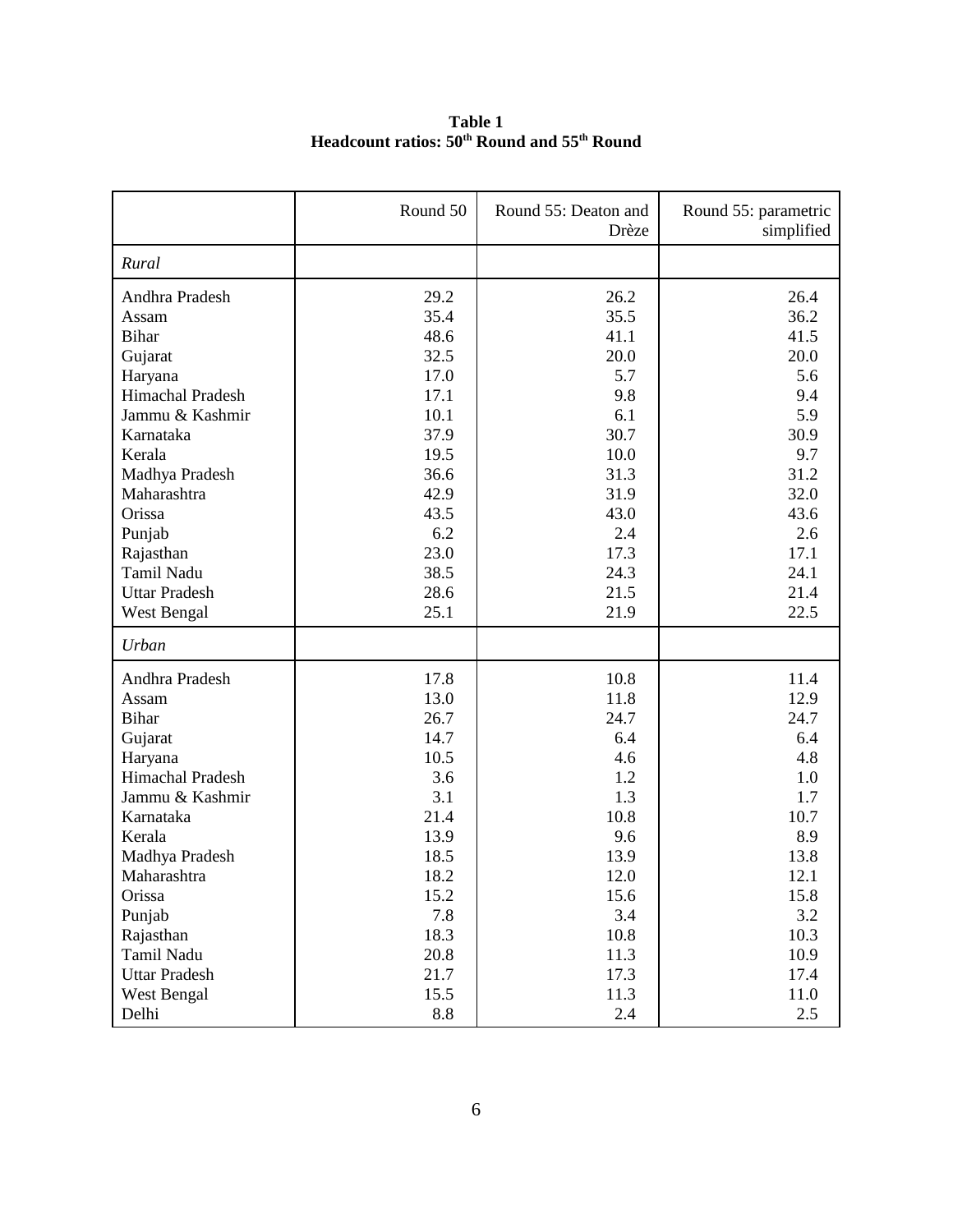#### **Andhra Pradesh poverty rates**

| Rural                                      | HCR Round 50                 | HCR Round $55(S)$            | HCR Round $55(R)$            |
|--------------------------------------------|------------------------------|------------------------------|------------------------------|
| <b>State</b>                               | 29.2                         | 26.4                         | 26.3                         |
| Coastal<br>Northern<br>Western<br>Southern | 31.3<br>26.1<br>38.6<br>21.9 | 23.1<br>26.1<br>34.9<br>35.3 | 24.3<br>24.9<br>37.8<br>29.9 |
| Urban                                      |                              |                              |                              |
| <b>State</b>                               | 17.8                         | 11.4                         | 11.2                         |
| Coastal<br>Northern<br>Western<br>Southern | 20.1<br>12.3<br>20.3<br>26.1 | 11.4<br>10.0<br>20.1<br>10.5 | 12.2<br>8.7<br>17.9<br>12.8  |

### **Table 3**

# **Assam poverty rates**

| Rural                       | HCR Round 50         | HCR Round $55(S)$    | HCR Round $55(S)$    |
|-----------------------------|----------------------|----------------------|----------------------|
| <b>State</b>                | 35.4                 | 36.2                 | 35.8                 |
| Eastern<br>Western<br>Hills | 29.2<br>39.5<br>31.0 | 34.6<br>36.4<br>50.5 | 32.6<br>37.5<br>43.6 |
| Urban                       |                      |                      |                      |
| <b>State</b>                | 13.0                 | 12.9                 | 13.3                 |
| Eastern<br>Western<br>Hills | 8.2<br>16.5<br>4.7   | 15.1<br>11.4<br>17.9 | 17.2<br>11.4<br>11.1 |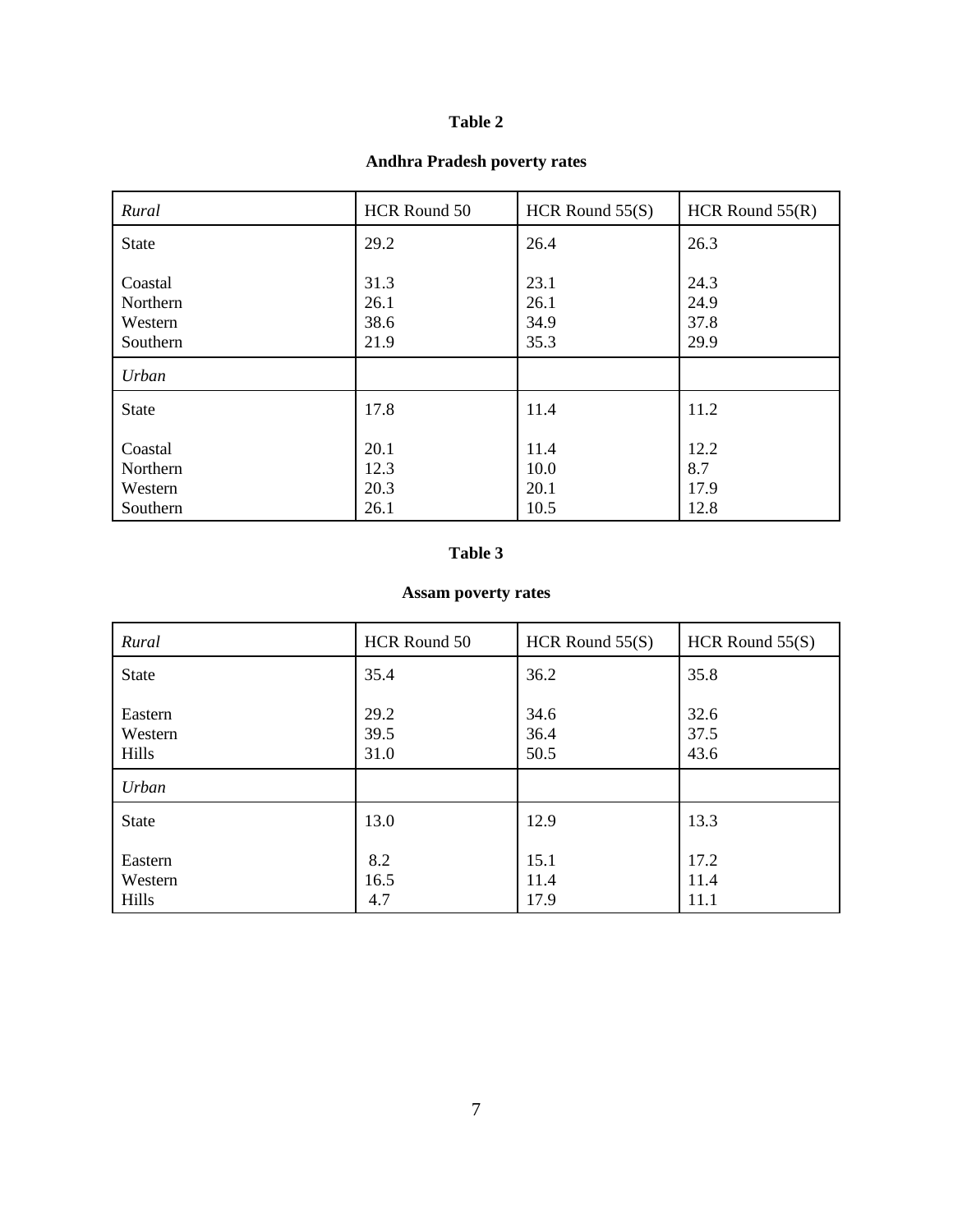#### **Bihar poverty rates**

| Rural                           | HCR Round 50         | HCR Round $55(S)$    | HCR Round $55(R)$    |
|---------------------------------|----------------------|----------------------|----------------------|
| <b>State</b>                    | 48.6                 | 41.5                 | 41.4                 |
| Southern<br>Northern<br>Central | 52.6<br>49.3<br>44.4 | 48.1<br>36.9<br>44.0 | 45.0<br>38.0<br>44.1 |
| Urban                           |                      |                      |                      |
| <b>State</b>                    | 26.7                 | 24.7                 | 25.1                 |
| Southern<br>Northern<br>Central | 19.2<br>39.5<br>27.3 | 24.6<br>30.6<br>20.8 | 19.7<br>35.3<br>23.3 |

#### **Table 5**

# **Gujarat poverty rates**

| Rural                                                      | HCR Round 50                         | HCR Round $55(S)$                    | HCR Round $55(R)$                   |
|------------------------------------------------------------|--------------------------------------|--------------------------------------|-------------------------------------|
| <b>State</b>                                               | 32.5                                 | 20.0                                 | 20.7                                |
| Eastern<br>Northern<br>Southern<br>Dry Areas<br>Saurashtra | 34.2<br>32.1<br>41.1<br>38.7<br>21.6 | 26.7<br>17.8<br>20.8<br>23.7<br>13.4 | 31.6<br>17.3<br>27.7<br>24.0<br>7.7 |
| Urban                                                      |                                      |                                      |                                     |
| <b>State</b>                                               | 14.7                                 | 6.4                                  | 6.4                                 |
| Eastern<br>Northern<br>Southern<br>Dry Areas<br>Saurashtra | 13.1<br>16.1<br>11.5<br>12.0<br>15.8 | 9.1<br>5.7<br>4.6<br>11.3<br>6.8     | 4.6<br>6.2<br>6.1<br>12.5<br>5.7    |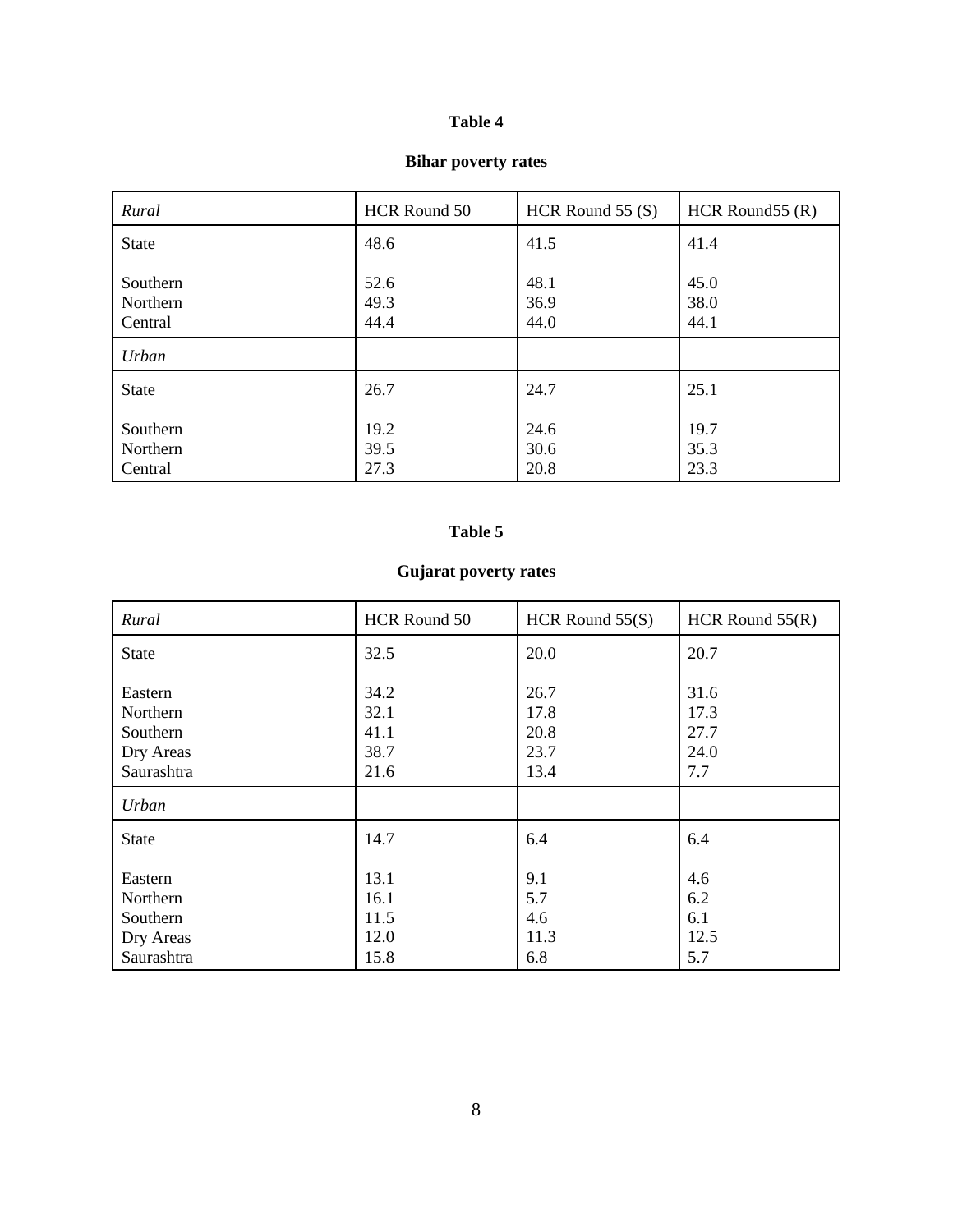#### **Haryana poverty rates**

| Rural              | HCR Round 50 | HCR Round $55(S)$ | HCR Round $55(R)$ |
|--------------------|--------------|-------------------|-------------------|
| <b>State</b>       | 17.0         | 5.6               | 5.2               |
| Eastern<br>Western | 19.2<br>13.9 | 4.0<br>8.7        | 4.5<br>6.5        |
| Urban              |              |                   |                   |
| <b>State</b>       | 10.5         | 4.8               | 4.9               |
| Eastern<br>Western | 9.9<br>12.0  | 4.1<br>6.8        | 4.1<br>7.1        |

# **Table 7**

# **Karnataka poverty rates**

| Rural                                      | HCR Round 50                 | HCR Round $55(S)$            | HCR Round $55(R)$           |
|--------------------------------------------|------------------------------|------------------------------|-----------------------------|
| <b>State</b>                               | 37.9                         | 30.9                         | 32.5                        |
| Coastal<br>Eastern<br>Southern<br>Northern | 12.1<br>22.3<br>39.6<br>45.2 | 21.9<br>13.8<br>21.6<br>41.0 | 11.4<br>6.3<br>23.1<br>46.7 |
| Urban                                      |                              |                              |                             |
| <b>State</b>                               | 21.4                         | 10.7                         | 10.5                        |
| Coastal<br>Eastern<br>Southern<br>Northern | 5.1<br>19.7<br>11.6<br>35.9  | 14.6<br>13.0<br>3.7<br>19.8  | 6.7<br>8.4<br>3.5<br>22.1   |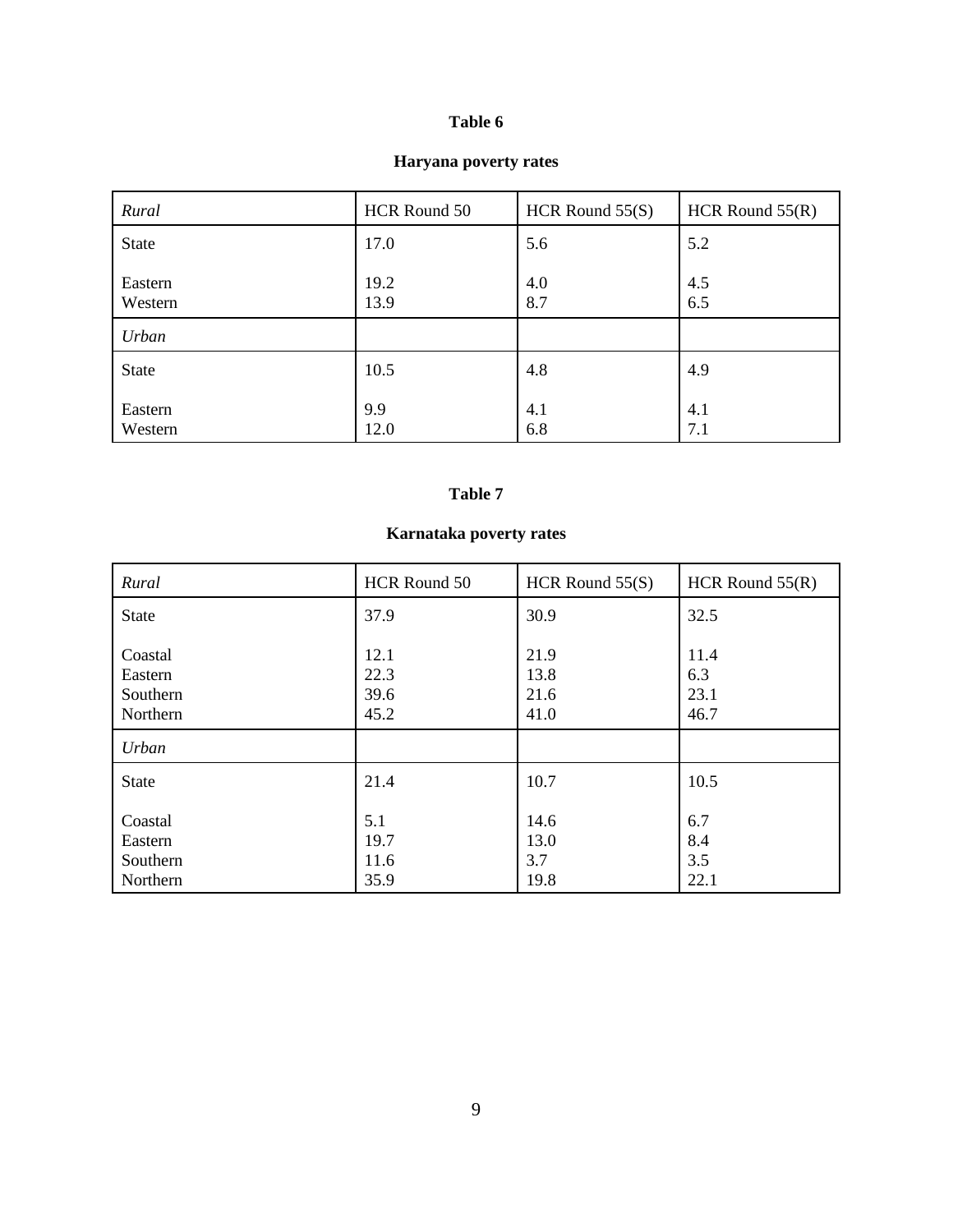#### **Kerala poverty rates**

| Rural                | HCR Round 50 | HCR Round $55(S)$ | HCR Round $55(R)$ |
|----------------------|--------------|-------------------|-------------------|
| <b>State</b>         | 19.5         | 9.7               | 10.2              |
| Northern<br>Southern | 21.8<br>18.0 | 13.6<br>7.0       | 15.5<br>6.5       |
| Urban                |              |                   |                   |
| <b>State</b>         | 13.9         | 8.9               | 9.2               |
| Northern<br>Southern | 15.3<br>13.0 | 13.8<br>5.7       | 15.4<br>5.2       |

# **Table 9**

# **Madhya Pradesh poverty rates**

| Rural                                                                     | HCR Round 50                                         | HCR Round $55(S)$                                    | HCR Round $55(R)$                                    |
|---------------------------------------------------------------------------|------------------------------------------------------|------------------------------------------------------|------------------------------------------------------|
| <b>State</b>                                                              | 36.6                                                 | 31.2                                                 | 31.5                                                 |
| Chattisgar<br>Vindhya<br>Central<br>Malwa<br>South<br>Western<br>Northern | 38.8<br>32.3<br>45.7<br>23.8<br>42.5<br>64.9<br>15.2 | 43.6<br>29.4<br>24.3<br>19.4<br>35.7<br>26.1<br>23.4 | 36.5<br>30.4<br>22.2<br>17.3<br>47.6<br>47.8<br>16.1 |
| Urban                                                                     |                                                      |                                                      |                                                      |
| <b>State</b>                                                              | 18.5                                                 | 13.8                                                 | 13.3                                                 |
| Chattisgar<br>Vindhya<br>Central<br>Malwa<br>South<br>Western             | 13.5<br>15.1<br>25.3<br>15.3<br>22.6<br>30.5         | 14.2<br>25.4<br>9.8<br>7.8<br>14.5<br>14.5           | 9.5<br>18.6<br>10.0<br>7.9<br>20.1<br>20.8           |
| Northern                                                                  | 15.2                                                 | 16.9                                                 | 15.8                                                 |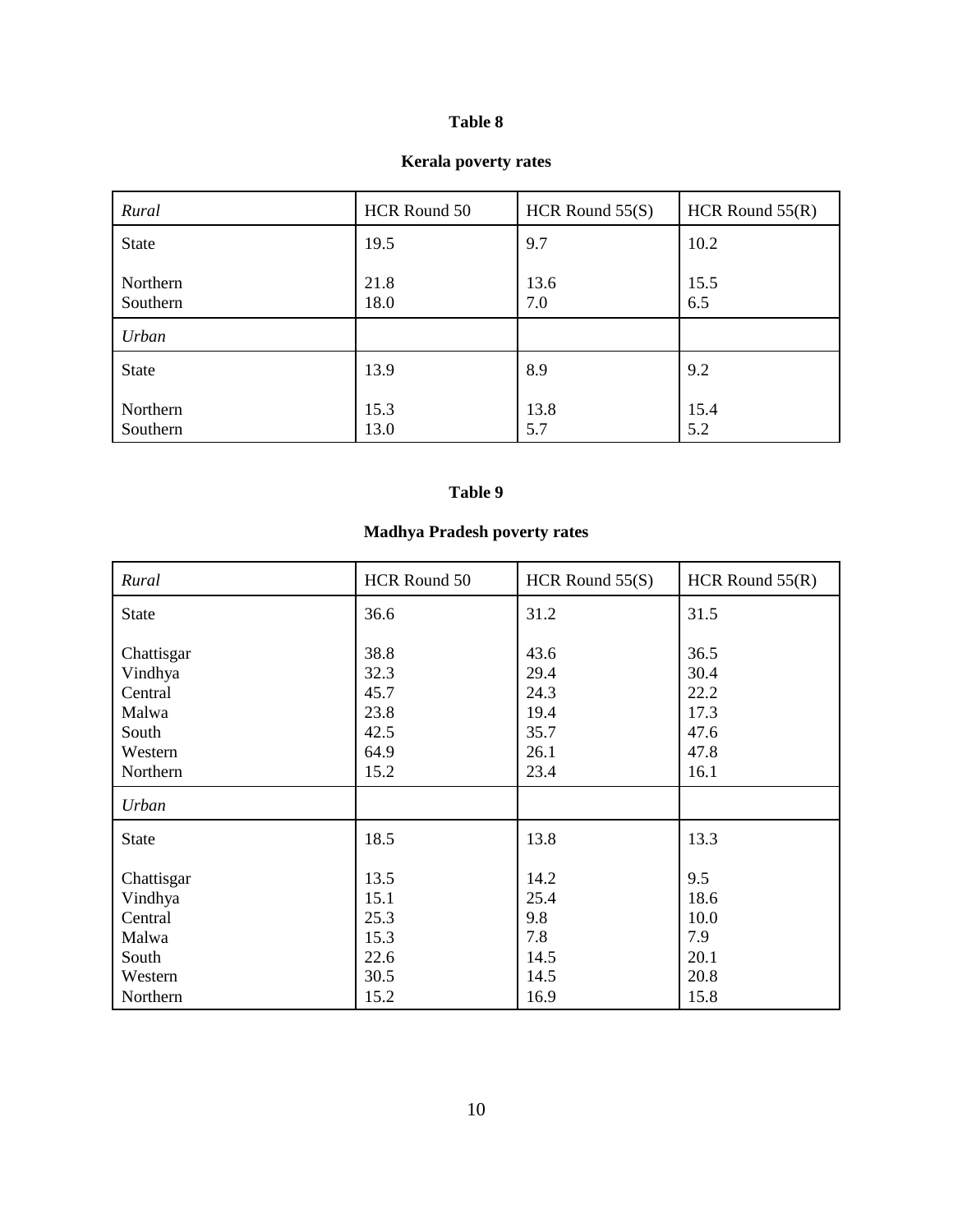#### **Maharashtra poverty rates**

| Rural                                                                         | HCR Round 50                                 | HCR Round $55(S)$                            | HCR Round $55(R)$                            |
|-------------------------------------------------------------------------------|----------------------------------------------|----------------------------------------------|----------------------------------------------|
| <b>State</b>                                                                  | 42.9                                         | 32.0                                         | 32.6                                         |
| Coastal<br>Western<br>Northern<br>Central<br><b>Inland Eastern</b><br>Eastern | 19.1<br>29.7<br>53.3<br>53.4<br>55.6<br>55.2 | 25.6<br>19.3<br>43.1<br>39.5<br>33.7<br>46.1 | 15.2<br>16.2<br>43.3<br>42.2<br>46.6<br>45.2 |
| Urban                                                                         |                                              |                                              |                                              |
| <b>State</b>                                                                  | 18.2                                         | 12.1                                         | 12.6                                         |
| Coastal<br>Western<br>Northern<br>Central<br><b>Inland Eastern</b><br>Eastern | 3.9<br>16.2<br>31.0<br>43.3<br>37.9<br>19.8  | 4.1<br>9.9<br>22.9<br>32.2<br>21.1<br>13.4   | 2.0<br>8.5<br>23.2<br>40.0<br>28.2<br>11.7   |

### **Table 11**

# **Orissa poverty rates**

| Rural                           | HCR Round 50         | HCR Round $55(S)$    | HCR Round $55(R)$    |
|---------------------------------|----------------------|----------------------|----------------------|
| <b>State</b>                    | 43.5                 | 43.6                 | 43.3                 |
| Coastal<br>Southern<br>Northern | 39.0<br>63.2<br>39.3 | 31.3<br>67.5<br>48.0 | 31.8<br>70.3<br>44.9 |
| Urban                           |                      |                      |                      |
| <b>State</b>                    | 15.2                 | 15.8                 | 16.0                 |
| Coastal<br>Southern<br>Northern | 15.1<br>26.7<br>11.1 | 14.5<br>18.8<br>16.7 | 14.5<br>20.8<br>16.3 |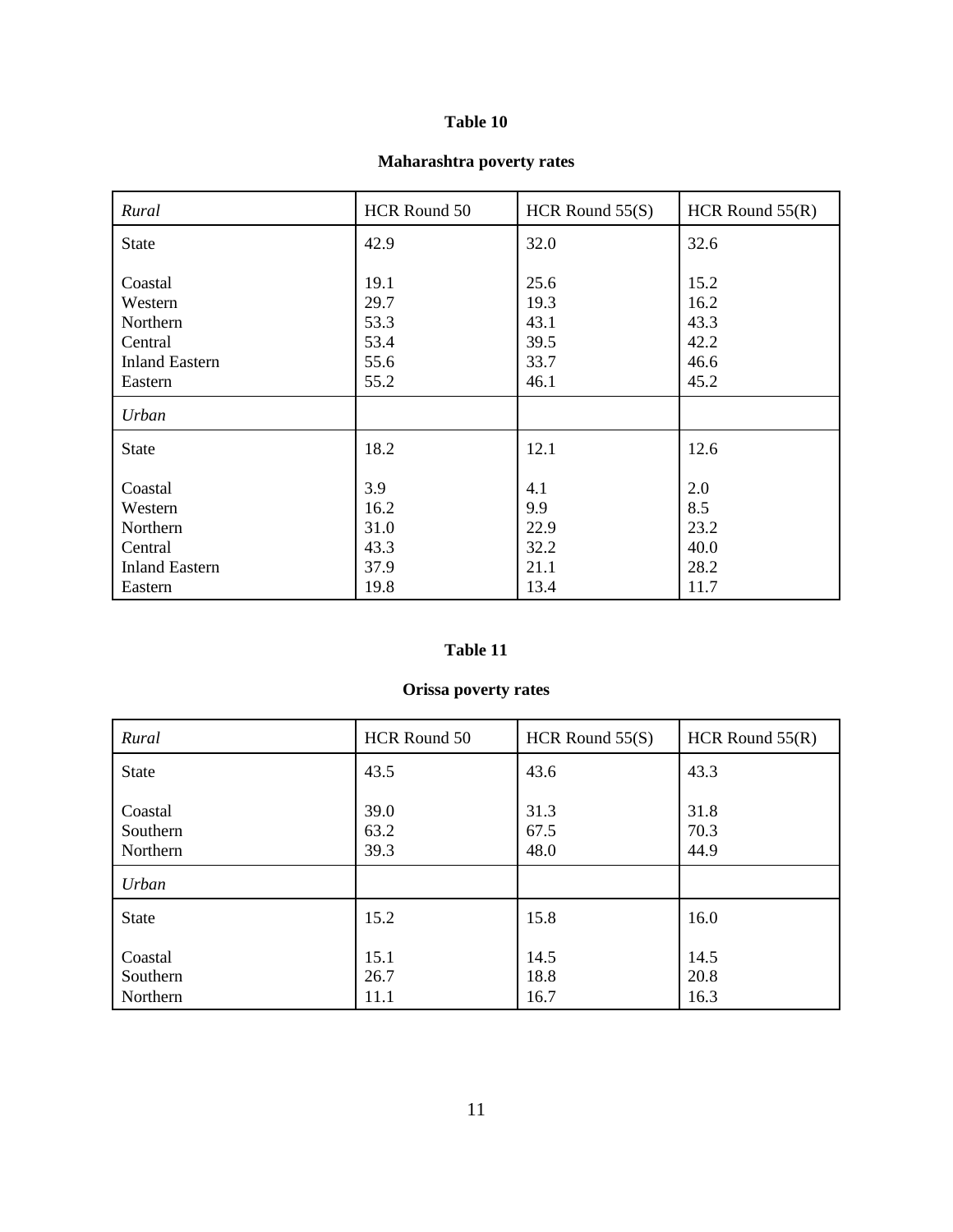#### **Punjab poverty rates**

| Rural                | HCR Round 50 | HCR Round $55(S)$ | HCR Round $55(R)$ |
|----------------------|--------------|-------------------|-------------------|
| <b>State</b>         | 6.2          | 2.6               | 2.5               |
| Northern<br>Southern | 3.6<br>9.5   | 2.7<br>2.5        | 2.2<br>2.9        |
| Urban                |              |                   |                   |
| <b>State</b>         | 7.8          | 3.2               | 2.9               |
| Northern<br>Southern | 5.2<br>12.3  | 3.4<br>2.7        | 2.6<br>3.6        |

#### **Table 13**

# **Rajasthan poverty rates**

| Rural                                      | HCR Round 50                 | HCR Round $55(S)$            | HCR Round $55(R)$           |
|--------------------------------------------|------------------------------|------------------------------|-----------------------------|
| <b>State</b>                               | 23.0                         | 17.1                         | 17.5                        |
| Western<br>Northern<br>Southern<br>Eastern | 21.5<br>15.0<br>42.4<br>30.5 | 16.7<br>16.6<br>17.8<br>18.6 | 14.4<br>9.4<br>38.0<br>28.3 |
| Urban                                      |                              |                              |                             |
| <b>State</b>                               | 18.3                         | 10.3                         | 9.8                         |
| Western<br>Northern<br>Southern<br>Eastern | 10.7<br>21.1<br>15.1<br>28.0 | 9.2<br>11.5<br>4.0<br>13.4   | 4.8<br>11.7<br>4.5<br>23.4  |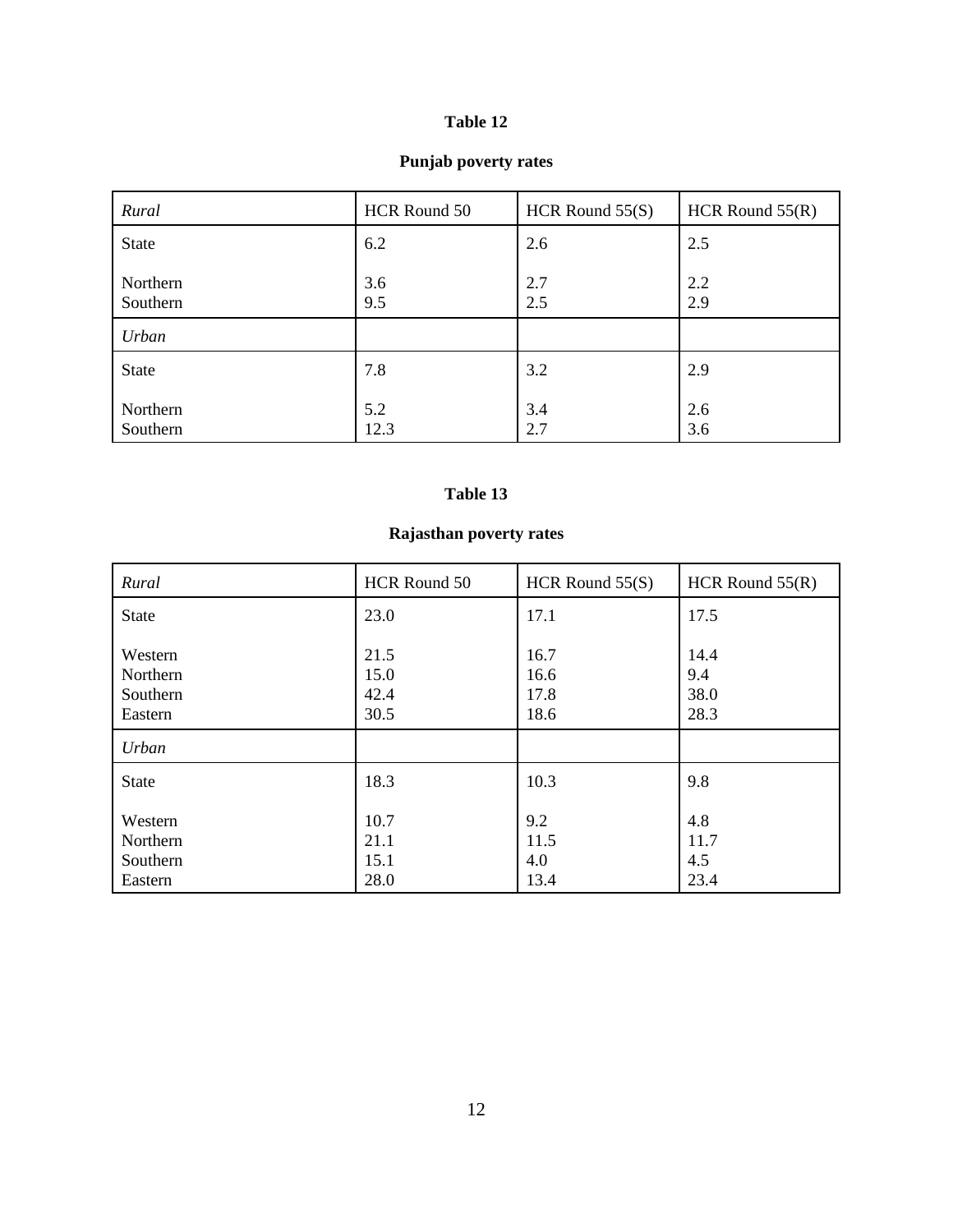#### **Tamil Nadu poverty rates**

| Rural                                     | HCR Round 50                 | HCR Round $55(S)$            | HCR Round $55(R)$            |
|-------------------------------------------|------------------------------|------------------------------|------------------------------|
| <b>State</b>                              | 38.5                         | 24.1                         | 24.1                         |
| Northern<br>Coastal<br>Southern<br>Inland | 49.5<br>24.8<br>42.1<br>29.8 | 30.4<br>24.1<br>23.1<br>16.9 | 38.0<br>16.7<br>19.7<br>17.2 |
| Urban                                     |                              |                              |                              |
| <b>State</b>                              | 20.8                         | 10.9                         | 10.8                         |
| Northern<br>Coastal<br>Southern<br>Inland | 20.9<br>22.8<br>27.5<br>12.7 | 9.7<br>13.2<br>13.1<br>9.7   | 11.1<br>12.4<br>12.3<br>7.5  |

#### **Table 15**

# **Uttar Pradesh poverty rates**

| Rural                                                  | HCR Round 50                         | HCR Round $55(S)$                    | HCR Round $55(R)$                    |
|--------------------------------------------------------|--------------------------------------|--------------------------------------|--------------------------------------|
| <b>State</b>                                           | 28.6                                 | 21.4                                 | 21.5                                 |
| Himalayan<br>Western<br>Central<br>Eastern<br>Southern | 13.2<br>17.0<br>37.1<br>33.8<br>51.0 | 18.9<br>13.8<br>25.4<br>26.4<br>17.4 | 10.3<br>11.8<br>30.9<br>26.4<br>21.2 |
| Urban                                                  |                                      |                                      |                                      |
| <b>State</b>                                           | 21.7                                 | 17.4                                 | 17.5                                 |
| Himalayan<br>Western<br>Central<br>Eastern<br>Southern | 12.0<br>18.0<br>22.3<br>24.4<br>46.3 | 10.8<br>16.2<br>17.7<br>21.0<br>21.7 | 14.5<br>16.0<br>17.5<br>20.4<br>25.7 |